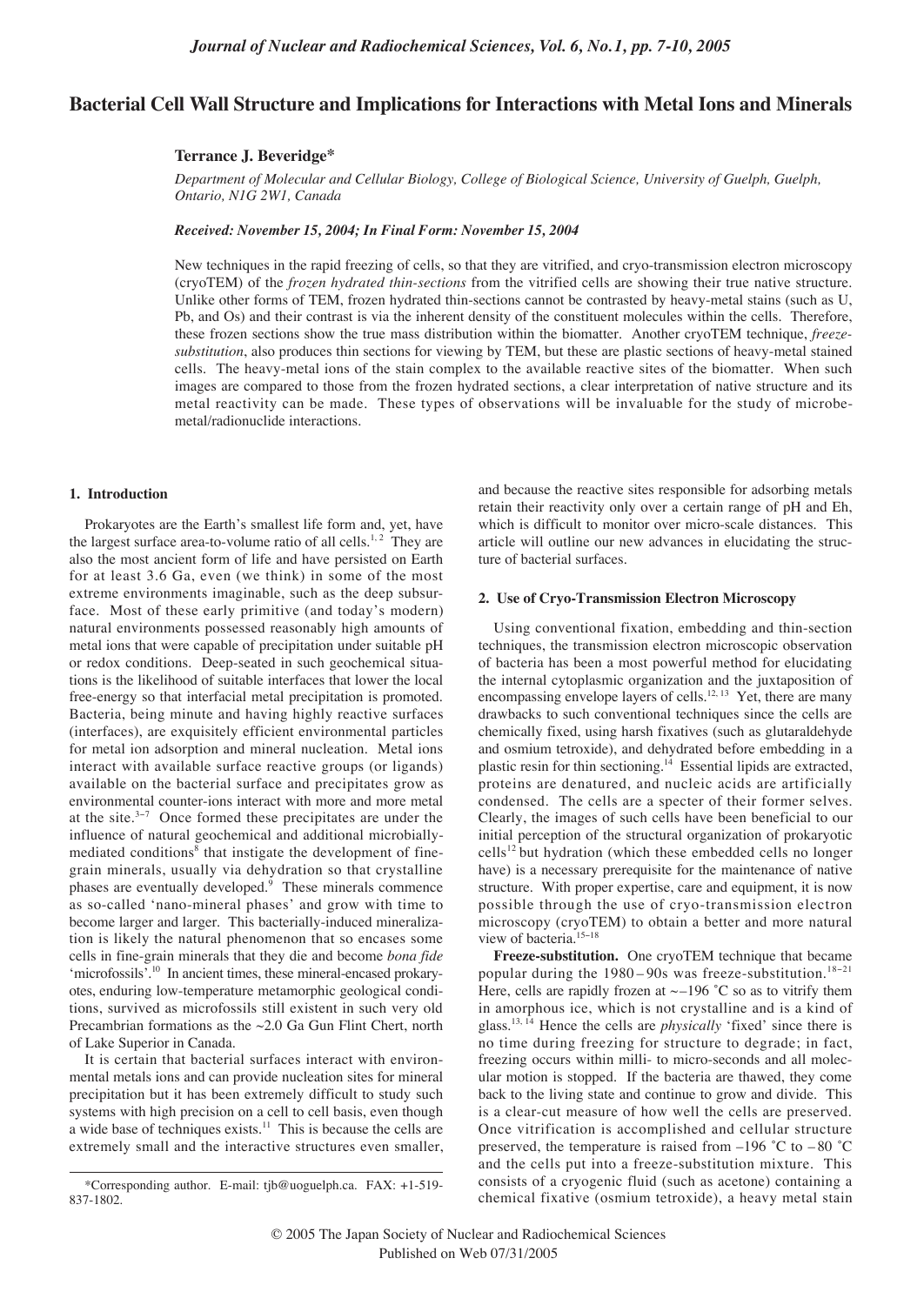(uranyl acetate), and a molecular sieve (for trapping water). $20, 21$ At this low temperature, the cells do not melt and remain vitrified, and structure is preserved. The cellular and surrounding ice (water) sublimes and is trapped in the molecular sieve. Eventually, the specimen is thoroughly dehydrated and fixed in this freeze-substitution mixture with the structure maintaining many of its native features. Now, it can be embedded in plastic resin, cured and thin sectioned for viewing by TEM.

**Freeze-substitution and Gram-positive (***Bacillus subtilis***) cell walls.** The results of freeze-substitution are breath taking, especially when examining the surface structures (Figure 1). The fabric of Gram-positive cell walls is no longer featureless (as seen in conventional embeddings),  $^{22}$  but is a tripartite structure (Figure 1). The region associated with the plasma membrane (immediately above the bilayer) is highly contrasted due to the acquisition of large quantities of heavy metal stain. The middle region is lightly contrasted since the wall polymers (mainly peptidoglycan) are stretched almost to the breaking point so that the mass-to-volume ratio is much reduced compared with other wall regions. The outermost region consists of thin fibres that extend into the external milieu. This tripartite cell wall structure is compatible with current models of cell wall turnover.<sup>21, 22</sup>

More importantly for this chapter is the fact that the polymeric structure of the wall has been preserved by freeze-substitution and the available reactive sites within the wall have been 'decorated' with the heavy metal stain so that we obtain a clear picture of *where the reactive sites reside*. Many sites are in the region immediately apposed to the membrane since, here, new wall polymers are being extruded and compacted via penicillin-binding proteins in the membrane. As an area of *de novo* wall assembly, where new polymers are being cross-linked into the pre-existing wall fabric, many reactive groups are available for decoration in this region since the mass is great and the availability of reactive groups is high. The middle region is different though. It is the area in the cell wall that resists turgor pressure and maintains the integrity of the cell. It has to be highly cross-linked to hold the cell together under such a pressure load and is considerably stretched. This region, then, has few reactive groups left available for interaction with the heavy metal stain since most have been used to cross-link the network together for strength. The outermost region is an area where the cell wall is being broken down by the wall's constituent autolysins. Covalent bonds are being broken and new reactive groups being made. This region probably has little mass (since it is being shed during cell wall turnover) but an excess of reactive sites that are readily decorated by the stain.

**Frozen hydrated Gram-positive (***B. subtilis***) cell walls.** A more difficult and therefore less used cryoTEM technique is the use of frozen hydrated sections.<sup>16, 23</sup> This technique requires skill and perseverance. As in freeze-substitution, cells



Figure 1. Thin-section image of a freeze-substituted of a Gram-positive *Bacillus subtilis* cell showing three distinct regions in the cell wall, the inner  $(41)$ , middle  $(42)$  and outer  $(43)$  regions that correspond to cell wall turnover and to the available reactive groups within the cell wall network. Bar = 50 nm.

are vitrified but now, instead of processing the cells so that conventional plastic thin sections are obtained, this frozen material is immediately put into a *cryo*-ultramicrotome and thin sectioned. The cells are sectioned while vitrified and the frozen sections immediately mounted into a *cryo*-specimen holder and inserted into the *cryo*-chamber of a *cryo*TEM. We emphasize the word '*cryo*' because the temperature must be maintained at  $-196$  to  $-140$  °C during all manipulations, otherwise the amorphous ice embedding the cells will become crystalline and ruin the native structure to be observed. No chemical fixatives or heavy metal stains are used during the entire process and, since the sections remain vitrified, all cellular macromolecules and polymers remain in a hydrous state.

One of the advantages of the cryo-sectioning technique is that no artificial chemical fixatives or heavy metal stains need to be used. However, implicit in the use of TEM is that the specimen must possess enough density to efficiently scatter high voltage electrons from the electron gun of the microscope (i.e., the electron potential is typically  $\sim$ 100,000 – 200,000 electron volts). Biomaterials, once thin sectioned, rarely have enough density to effectively scatter such high powered electrons since the thin sections are only  $\sim$  50 nm thick and the biomatter possesses only low atomic number elements (such as H, C, O, N, etc.). This is the primary reason why conventional and freeze-substitution thin sections use stained material; the heavy metal stains increase the density (or the mass-to-volume ratio) of the specimen so that the contrast becomes great enough for the cells to be easily visualized.<sup>14</sup> Frozen hydrated thin sections of unstained bacteria do not have this luxury since they cannot be stained once sectioned. (The staining fluids would immediately freeze over the sample and obliterate the structure of the cells.)

Clearly, then, these frozen hydrated sections of bacteria are difficult to see since their contrast is close to that of the surrounding vitrified ice. For this reason, we rely on the inherent phase function of the lenses of the cryoTEM and use phase contrast to help imaging by over focusing to see the bacteria. Certain microscopes (e.g. those with energy filters) can also derive more additional contrast for the specimen. But even then there are additional problems in visualizing frozen sections. The energy of the electron beam is often high enough to locally increase the specimen's temperature, resulting in the formation of crystalline ice (from amorphous ice) and, eventually, in ice sublimation. Since bacteria are excellent nucleation particles (remember how efficient they are for forming finegrain minerals!), the amorphous to crystalline phase transition of ice frequently occurs on the bacteria and their structure is obscured. Furthermore, since the specimen is kept so cold, the frozen sections act as 'cold traps' for the condensation of extraneous molecules within the high vacuum of the microscope column, thereby often contaminating the structure of the specimen. With all these associated problems, it is a wonder that frozen hydrated sections of bacteria can be imaged, but they can and they are extraordinary (Figure 2).

These images differ from what we see in freeze-substitution images. Remember, now we have no heavy metal stains to assist contrast and must rely on the inherent density imparted on the cell by the constituent atoms within its molecules. Proteins will be more readily discerned from the surrounding ice than, say, carbohydrates because they are usually larger, contain nitrogen and (sometimes) sulfur, and tend to fold tighter. And, most important, all cellular constituents remain hydrated and therefore not artificially condensed because of a dehydration regimen. The ribosomes are larger and more robust and can be seen because of their large concentration of protein and rRNA (here the phosphorus adds additional contrast) (Figure 2). Even the bilayer of the membrane can be seen because of the inherent contrast of the phosphorus in the phos-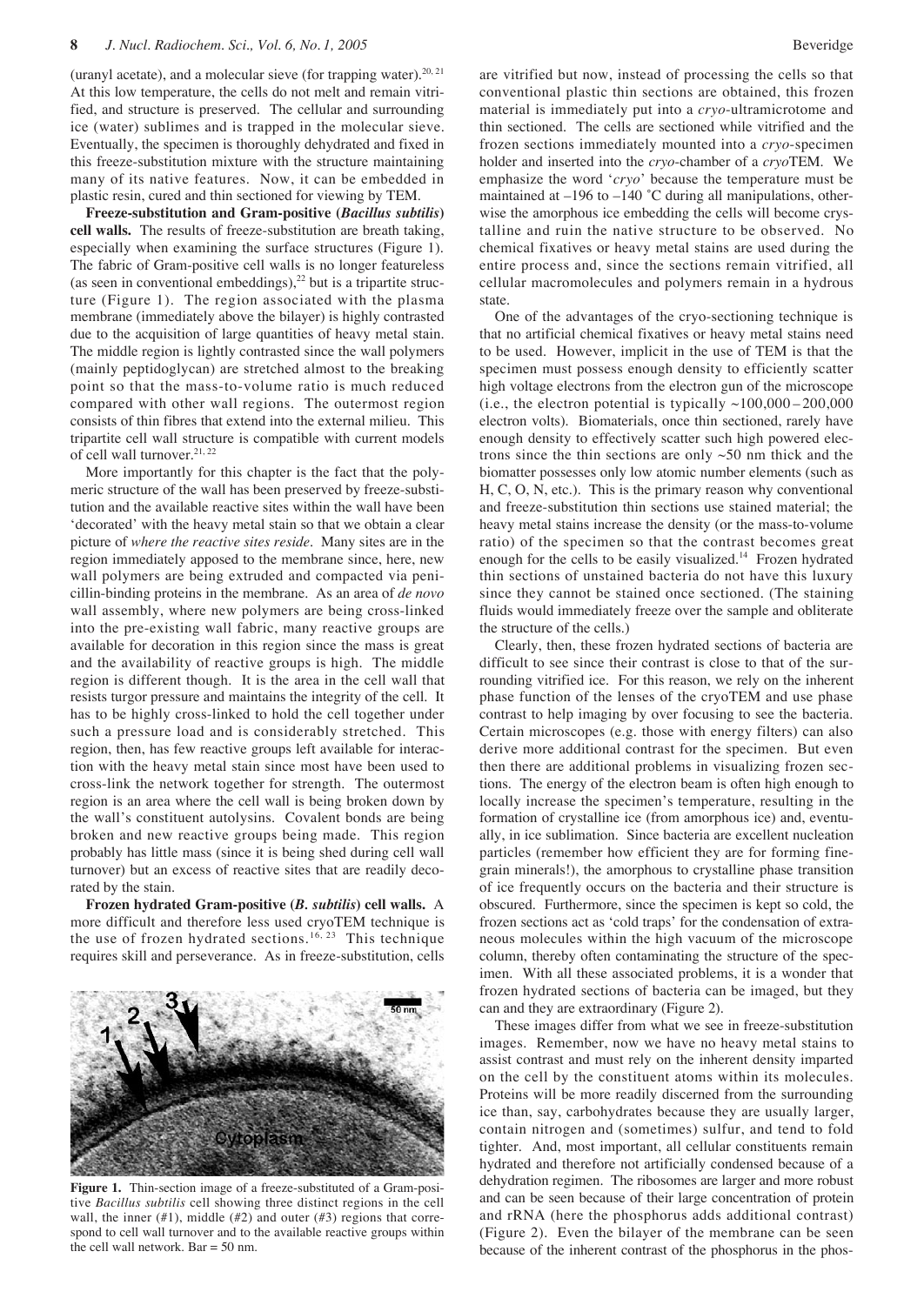

**Figure 2.** Frozen hydrated thin section of the *B. subtilis* cell wall showing the plasma membrane (PM) the inner wall zone (IWZ) and the outer wall zone (OWZ). Here the IWZ corresponds to region #1 and the OWZ to region #2 of the freeze-substituted wall in Figure 1. Region #3 is not seen. These IWZ and OWZ have different dimensions than the regions in Figure 1 and are visualized entirely due to the density of the constituent macromolecules. Bar = 50 nm.

pholipids. Most important for this chapter, though, is the cell wall. Here, we get a clear idea of the mass distribution within the Gram-positive wall of *B. subtilis* (Figure 2). Immediately above the bilayered membrane is a low-density space with little contrast. Experiments have shown that this is a periplasmic space.<sup>24</sup> Above this is a more densely contrasted region that represents the peptidoglycan-teichoic acid network of the wall. Unlike freeze-substitutions, there is not an outermost fibrous region (cf., Figures 1 and 2).

## **3. Correlation of Freeze-Substitution and Frozen Hydrated Images**

How can we reconcile the differences seen in Figures 1 and 2 remembering that the cell in Figure 1 has been dehydrated and decorated with a heavy metal stain? Since it is dehydrated, we would expect there would be a certain amount of contraction of the wall regions in freeze-substitution images (Figure 1) because the structures are no longer hydrated. We would also expect reactive groups to be labeled. On the other hand, frozen hydrated structure would not be condensed and this is why the thickness of each wall region is greater in Figure 2 as compared to Figure 1. This same image shows a periplasmic space whereas Figure 1 does not. The periplasm has contracted and condensed in Figure 1, but it has been preserved in its natural state in Figure 2. Accordingly, the periplasm in Figure 1 is more concentrated and (it seems) more reactive since it stains strongly. In Figure 2, the periplasm has not condensed and it has low density. The conclusion, then, is that the natural state of the periplasm in these cells is as a relatively low-density matrix of highly reactive biomatter occupying a definite periplasmic space defined by the membrane and the middle region. Presumably the periplasm in this space consists of new wall polymers, secreted proteins (and their associated chaperones), and both periplasmic enzymes and oligosaccharides.24

The region above this periplasmic space is wider in frozen sections than in freeze-substitutions (cf., Figures 1 and 2) and, since this is the hydrated structure, the increased width shows its natural state. Both figures reveal it to be of relatively low contrast; freeze-substitutions suggest there are few available reactive groups and frozen sections suggest that there is little



**Figure 3.** Conventional thin section of a *B. subtilis* that has been subjected to 50 mM FeCl<sub>3</sub> treatment for 15 min at  $22^{\circ}$ C. The iron has begun to precipitate from solution onto the cell wall (arrows). Notice that most iron is associated with the wall surface and with the periplasm. No stains other than the iron have been used on this cell.

density.<sup>25</sup> Therefore this region, as the stress-bearing region of the wall, has been stretched taunt (thereby reducing its mass), and most reactive groups have been utilized to ensure that the network is cemented firmly together. This forms a strong but elastic fabric of wall polymers, mainly of peptidoglycan.<sup>25, 26</sup>

The outermost fibrous region, which is highly decorated with stain in Figure 1, is not seen in Figure 2. Accordingly, this outermost region has so little mass it cannot be seen but is highly reactive. This is in accordance with cell wall turnover since this is a region where autolysins are breaking down old peptidoglycan making it soluble. This would reduce its mass while at the same time would generate many new reactive sites due to hydrolysis.24

### **4. How Does This New Interpretation of Wall Structure Correlate with Metal Ion Interaction and Mineralization?**

It is undeniable that metal ions interact strongly with bacterial surfaces and mineralize them.3, 7, 9, 27−<sup>29</sup> Cell walls adsorb metal ions and minerals are nucleated in Gram-positive cell walls because of metal ion interaction with the peptidoglycan and secondary polymers (Figure 3).<sup>4, 5</sup> Our new structural observations on Gram-positive walls now show the quantity of hydrated biomatter that resides in the wall for metal interaction (Figure 2). They also reveal where are the most reactive and likely regions for metal ion interaction and mineral growth (Figure 1). The outermost fibrous region would be the most accessible reactive region and, here, there would be little problem of metal ion access and of mineral particle growth. Since many wall polymers are in the act of being solubilized, these polymers and their precipitates would be sloughed from the cells but could continue to grow and mature into *bona fide* mineral phases in the external milieu. The middle region has less reactivity since it is highly cross-linked. Because turgor pressure stretches this region almost to the breaking point, the peptidoglycan would be in a relatively 'open' configuration<sup>25</sup> so that most metal ions could penetrate through. The inner region (or periplasmic space) is a highly reactive loose gel of polymers and proteins that would both interact with and precipitate metal ions. Here, though, since the periplasm resides within a confined space between the plasma membrane and the middle wall region, mineral growth would be restricted to the accessible space.

These correlations and interpretations allow certain predictions to be made as to where environmental metal ions should interact with Gram-positive bacterial surfaces. Gram-negative surfaces are structurally more complicated<sup>12, 13, 15, 19, 21</sup> but they have also been imaged via freeze-substitution and frozen hydrated sections<sup>16, 19</sup>-21, 30 and are, therefore, also able to be correlated. These Gram-negative surfaces also interact strongly with metal ions.<sup>27</sup> It is therefore undeniable that bacterial surfaces make excellent nucleation sites for the development of fine-grained minerals. Hopefully these new electron microscopy observations on bacterial walls help shed some light on these metal ion-cell surface interactions.